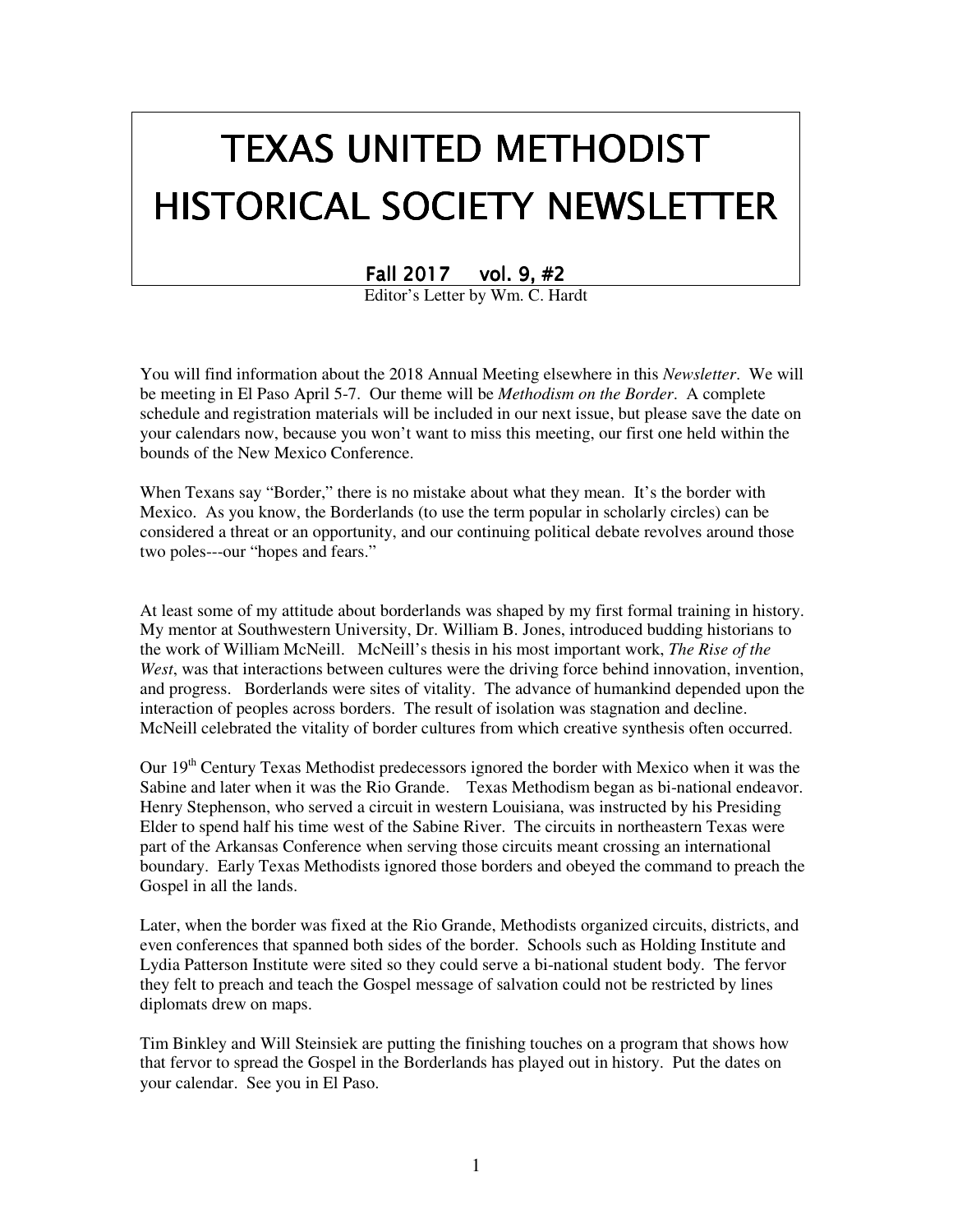## **SU SPECIAL COLLECTIONS**

Jason Dean of Southwestern University's Smith Library Center Special Collections Department recently informed us of a digital exhibition that will be of much interest to readers of this *Newsletter*.

Emily Higgs has curated

#### **For God and Texas: Southwestern and the Methodist Mission for Higher Education**

This link takes one to documents by Henry Matthews, F. A. Mood, O. A. Fisher, Chauncey Richardson, B. T. Kavanaugh, and other pioneers in Texas Methodist education.

In addition to the digital exhibit, you will find many other items of interest at Jason's site.

https://specialcollections.southwestern.edu/

## **News from Perkins**

Perkins School of Theology is offering a new Hybrid Course in Methodist history, theology, and polity Jan. 3-5. Our own TUMHS friend Ted Campbell will teach the history portion. Other instructors include Rebekah Miles and Bishop Max Whitfield.

More information including syllabus and registration information can be found at

http://www.smu.edu/Perkins/PublicProgr ams/UM-Studies-Course

## **Rio Texas Conference Archives**

Bonnie Saenz has informed us that the remodeling of the Rio Texas Archives is complete. She has prepared a Power Point presentation to show what it looks like now. View it at https://riotexas.org/archives-blog

## **Texas Conference Archives Volunteers**

As you remember, the Texas Conference moved into its own building in February. On October 17-20 a group of archivists worked to help set up the materials. Jean Traster and Frances Long led the way, and were assisted by Bill Hardt, Wallace Shook, Cynthia Kethley, Donna Dean Hutcherson, and Barbara Hugghins. Here are few shots from the process: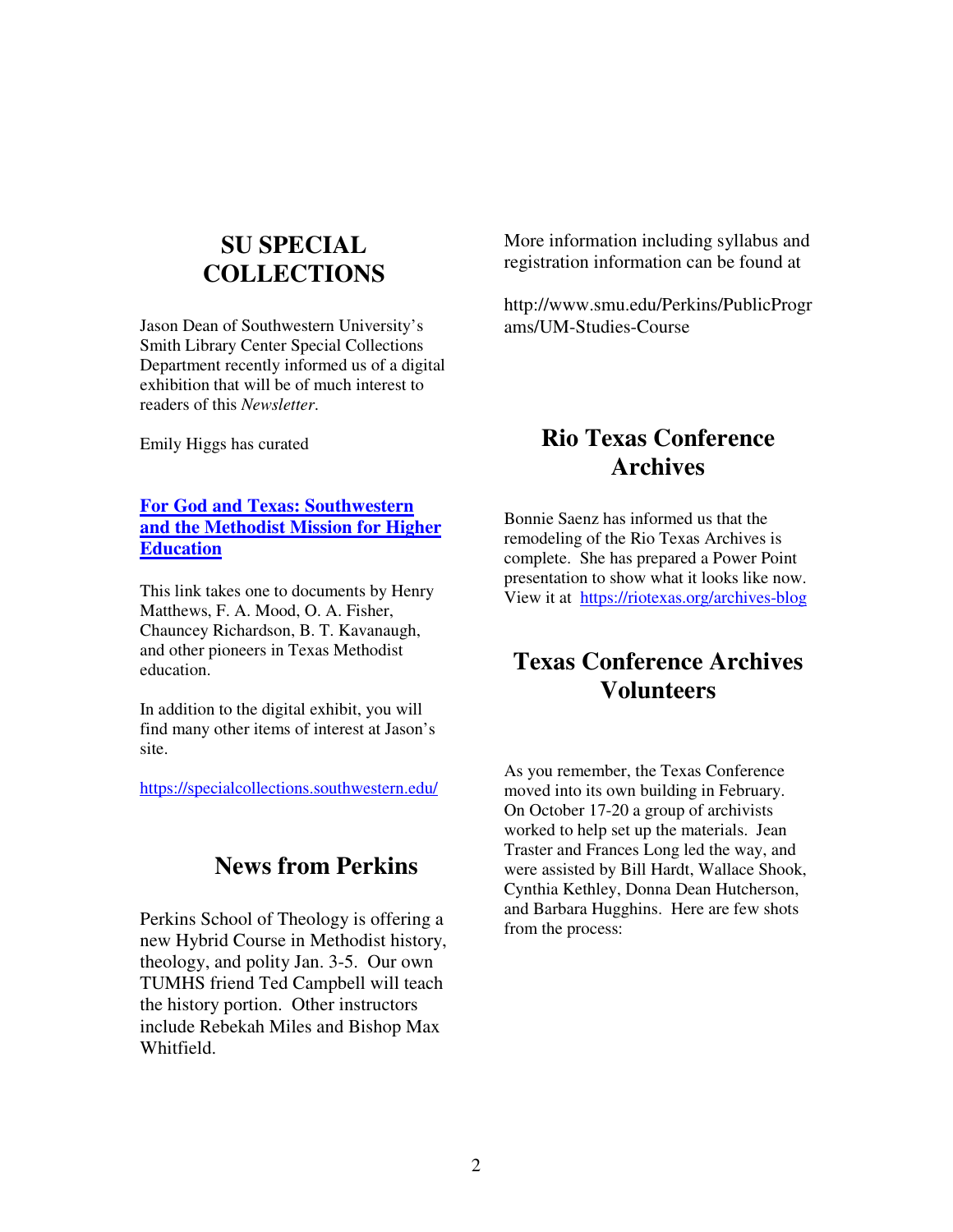





## **Historic Church Pictures**

Each issue contains the picture of some historic church and asks readers to identify it. Here is the picture from the Summer 2017 issue. (photo credit: Kevin Walters)



This magnificent church building is First Methodist Church of Hubbard in Hill County. The church dates to 1882. This building dates from 1911 and repaced an earlier simple frame structure.

It is one of several historic churches of the era designed by the Dallas architectural firm of Flanders and Flanders. Others include Pittsburg UMC; Stamford, St. John's UMC; Royce City; and Dallas Trinity (destroyed by fire in 1985).

Flanders was influenced by the Prairie School made famous by Louis Sullivan and Frank Lloyd Wright. A careful examination of the churches shows that the Prairie School influence is mainly in the ornamentation rather than structure. The firm also designed the Navarro County Courthouse.

Here is the next historic church for you to identify.

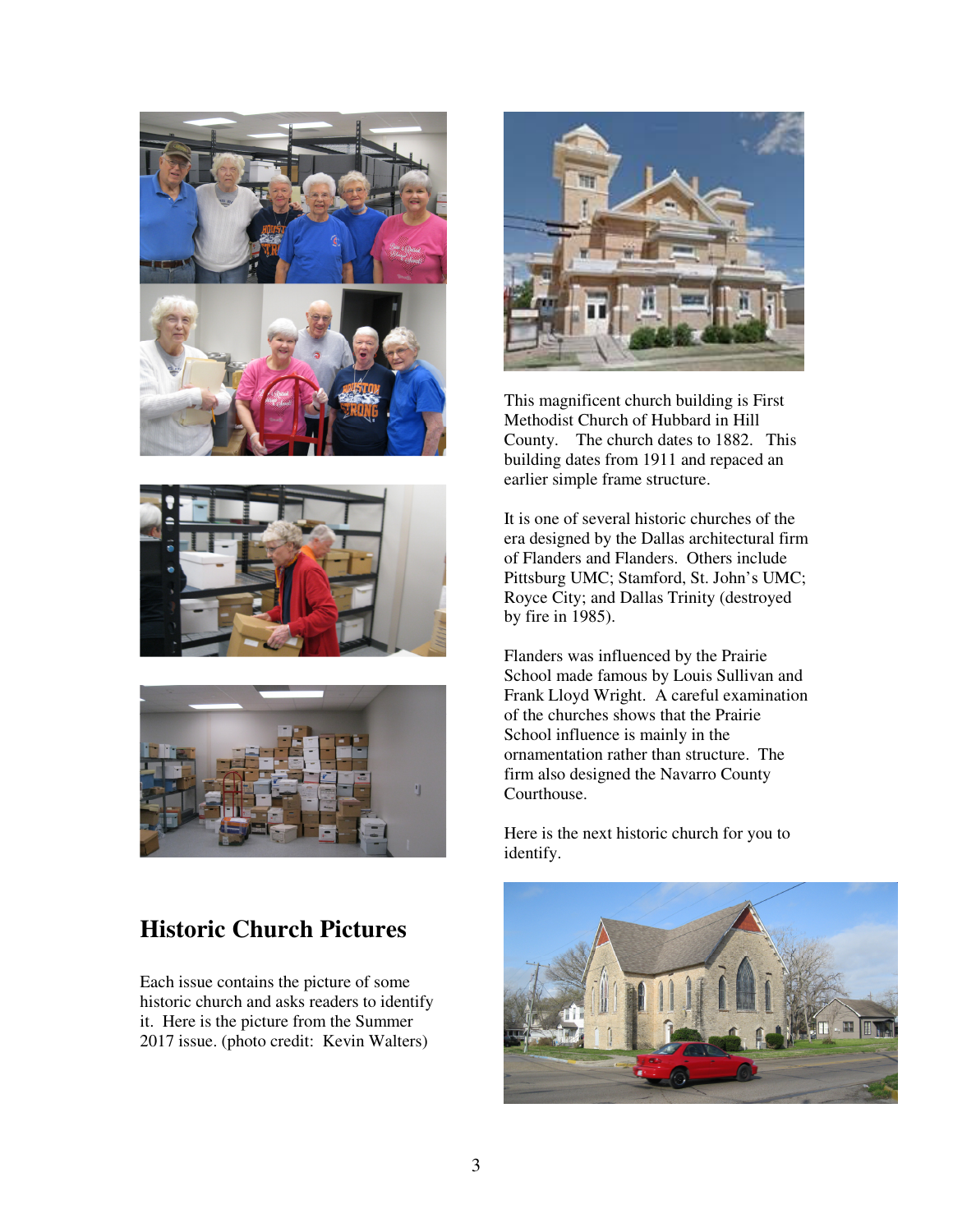## **2018 Meeting**

Host Will Steinsiek has posted 2018 Annual Meeting Information on the NM Conference website. It may be accessed at

## **http://www.nmconfum.com/ about-us/archives-history/**

Note: to get the discounted room rate at the Doubletree Hotel, you must register by March 23. The entire program will be printed in the Feb. 1 Newsletter, but you can go to the New Mexico Conference website to get a preview.

## **Directory**

#### **President/***Newsletter* **Editor**

Wm. C. Hardt 10375 New Wehdem Rd. Brenham, Tx 77833 979-830-5210 wchardt@gmail.com

#### **Vice President**

Timothy Binkley Bridwell Library PO Box 750476 Dallas, TX 75275 214-768-1989 tbinkley@smu.edu

#### **Secretary**

C. D. and Freda Barrington 3139 Whitewing Lane San Antonio, TX 78230-4441

- CD: 210-601-2687 cbarnsatx@gmail.com
- FV: 210-872-1733 fbarnsatx@gmail.com

### **Treasurer**

Stewart Caffey 5426 89<sup>th</sup> St. Lubbock, Tx 79424 wscaffey3958@gmail.com

#### **Warnick Awards Chair**

Timothy Binkley Bridwell Library PO Box 750476 Dallas, TX 75275 214-768-1989 tbinkley@smu.edu

#### *Heritage Journal* **Editor**

Rev. Dr. Robert W. Sledge 3141 Chimney Circle Abilene, Tx 79606 rsledge@mcm.edu

#### **Walter Vernon Essay Contest Chair**

Rev. Dr. Robert Monk 3232 Heritage Lane Abilene, TX 79606 325-692-3623; 325-201-3137 (cell); rcmonk9@gmail.com